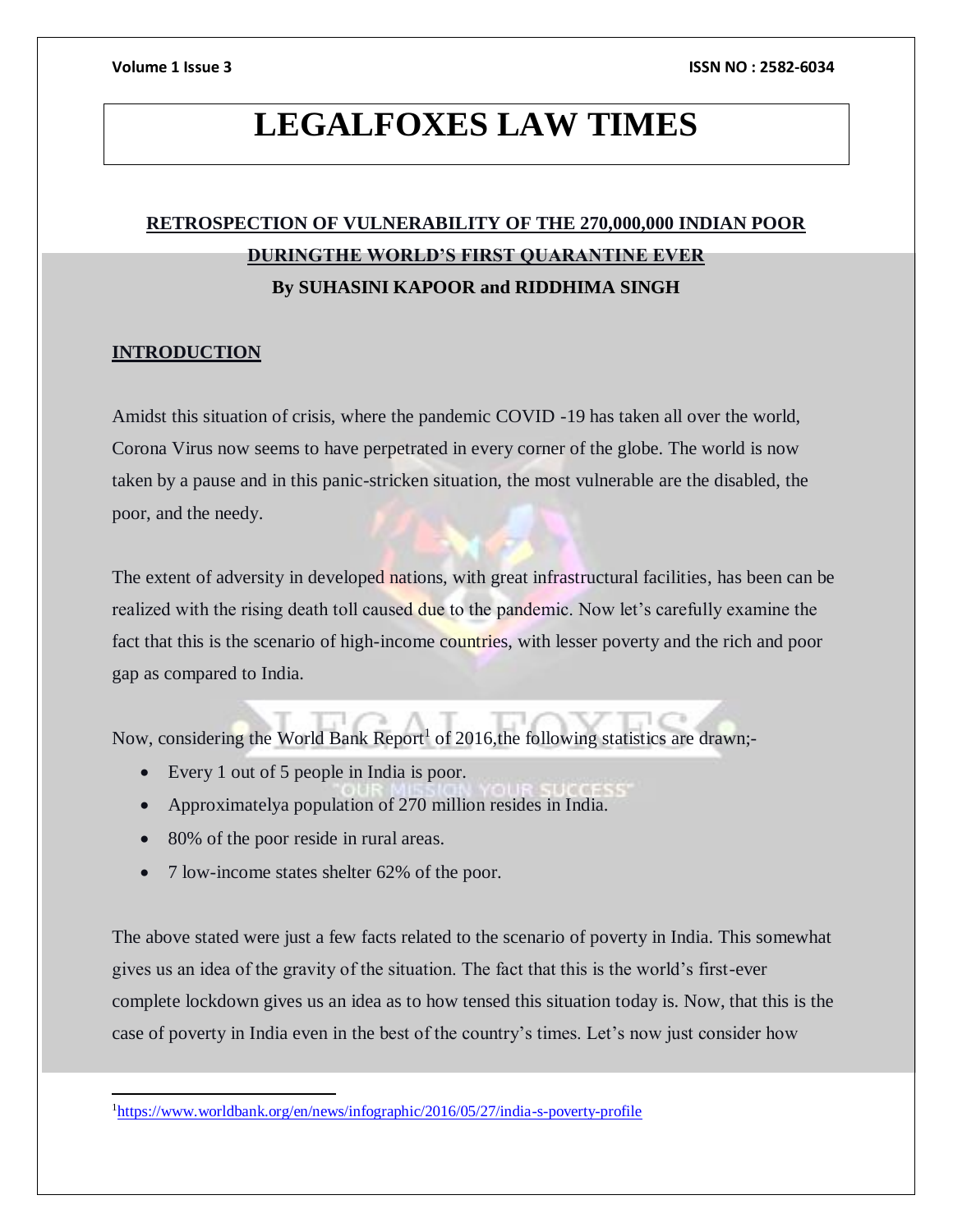difficult it is to get when the entire globe will be facing, shutdowns, there will be a lack of product lack of access even to essentials including food, clothing, and shelter.

This situation of lockdown and its continuous extension in the Indian subcontinent to prevent the further spread of the pandemic has most adversely affected the unorganized labour class. It thus becomes important to address these issues of accessibility of essential commodities to the poor and the aid so provided to them to save their interests. In this article, we are, hereby going to deal with the moves of the respective state governments and the central government at large and as to how they plan to manage the current situation.

### **INDIA'S STAND ON CURBING THE EPIDEMIC**

Talking about the world scenario currently, Coronavirus has taken the world by a toss, whether we talk about the world's superpowers like the United States or highly developed countries like Spain, Italy, France, Germany, or maybe the fast-developing nations like China and India. However, it cannot be denied that India despite not being a developed nation yet has taken measures to curb the virus that not even developed countries have been able to take. The Indian Government in consideration with World Health Organisations recommendations has adopted the aggressive strategy of complete lockdown in the nation. Only activities required for conducting all essential services will be performed with necessary precautions and with the lesser labor force. Not many countries, as of before the Indian Government, took to,the complete lockdown of the nation except a few European nations like Italy, Denmark, El Salvador, and few others. This has certainly led to a huge economic loss, however, it looks like India shall soon emerge as a world superpower after the termination of the pandemic. This is because the steps taken by the governments are impeccable and are discussed are follows.

### **CENTRAL GOVERNMENT POLICIES FOR AIDING THE POOR**

The Indian government has been working hard to lessen the impact of the pandemic by providing necessary facilities to the poor. The primary focus for the government as of now is to ensure that there is enough supply of essential commodities and their easy access to all and particularly to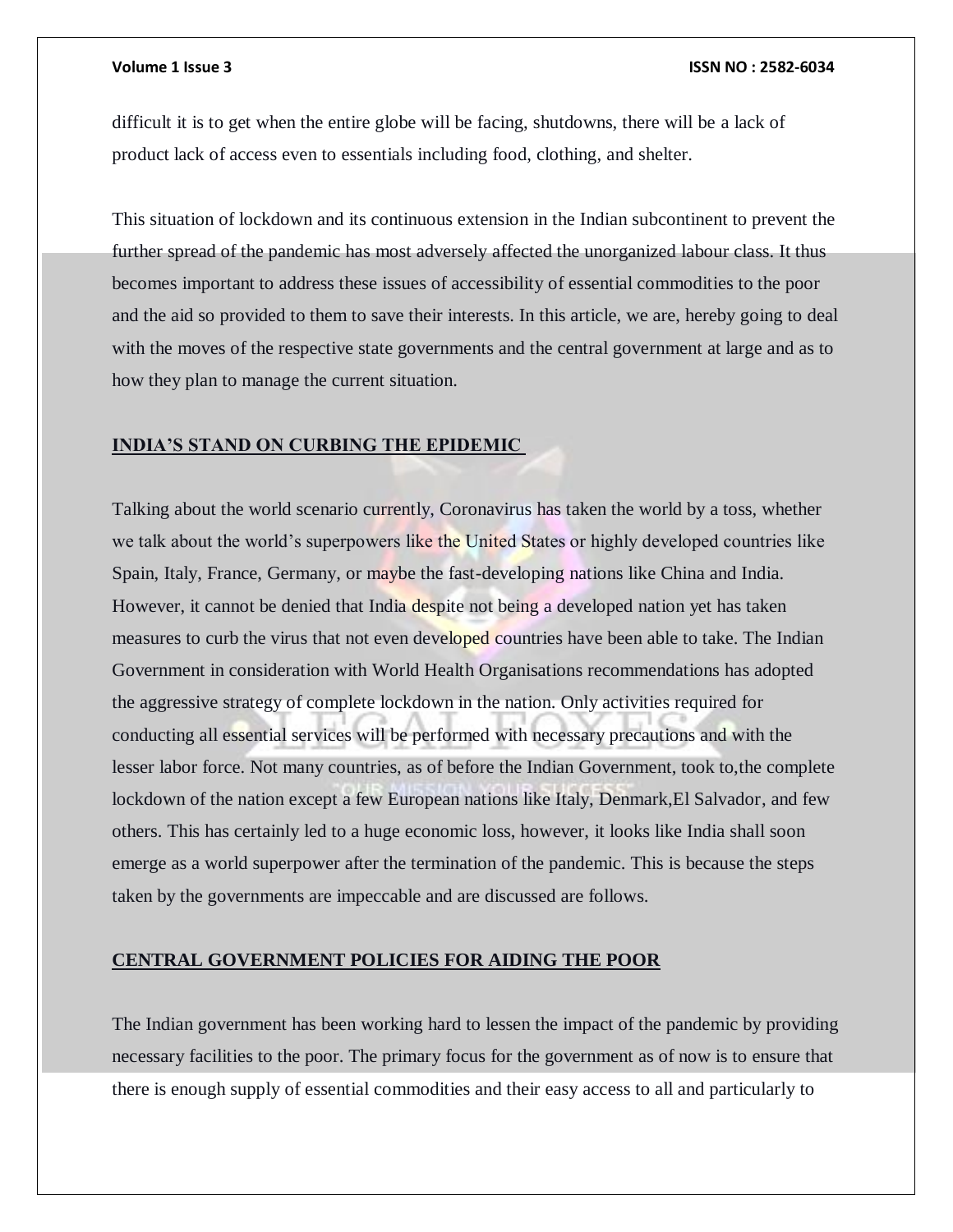the vulnerable in the society. The foremost concern that we can observe in the making of policies by the Central government is ensuring provisions for temporary shelter homes and an adequate supply of food for the needy. Their area of concern also extends to the migrant labour class who has been left stranded in different parts of the nation due to the recent lockdown.

To lessen their sufferings during this lockdown, the Indian government is working both at the Central as well as State levels. It has assured the poor 5 kilograms of rice or wheat along with their preferred pulses each month, for 3 months per house under the Pradhan Mantri Garib Kalyan Scheme, which covers under its ambit more than 80 crores poor of the nation. Moreover, a relief package of Rs.1.7 lakh crore was dedicated to the same. The scheme also includes under its purview payments made to different fractions of the society including widows, women running self-help groups, and in fact farmers who are covered under the MNREGA scheme too and several others who need consideration.

The Government has taken down to the streets, providing cooked food to the poor and the homeless, particularly. It has taken measures to provide proper medical insurance to the workers who are at a greater risk to be affected with the virus, of up to Rs.50 lakhs individually including ancillary and sanitary workmen along with nurses. The government assures women of more than 8.3 crores below poverty line families free gas connection for three months, under its Ujjwala scheme.

## $G+A$   $H$

Moreover, the government has been lately working on its core which is to strengthen its Public Distribution System. Cheap grocery is being made available, fruits and vegetable vendors are now being tied up with to provide for its doorstep delivery. The same has been the case for medical facilities, especially for the poor. Free medical help is now being extensively offered by the government. It also aims to provide cheap and easy access to medicines to all.

### **VARIOUS STATE GOVERNMENT ACTIONS**

With the ever-increasing positive cases of corona infected people in India, a sense of fear is created amongst all citizens, thereby creating an alarming situation for all authoritative bodies, primarily being the respective state governments. To ensure the accessibility of essentials to all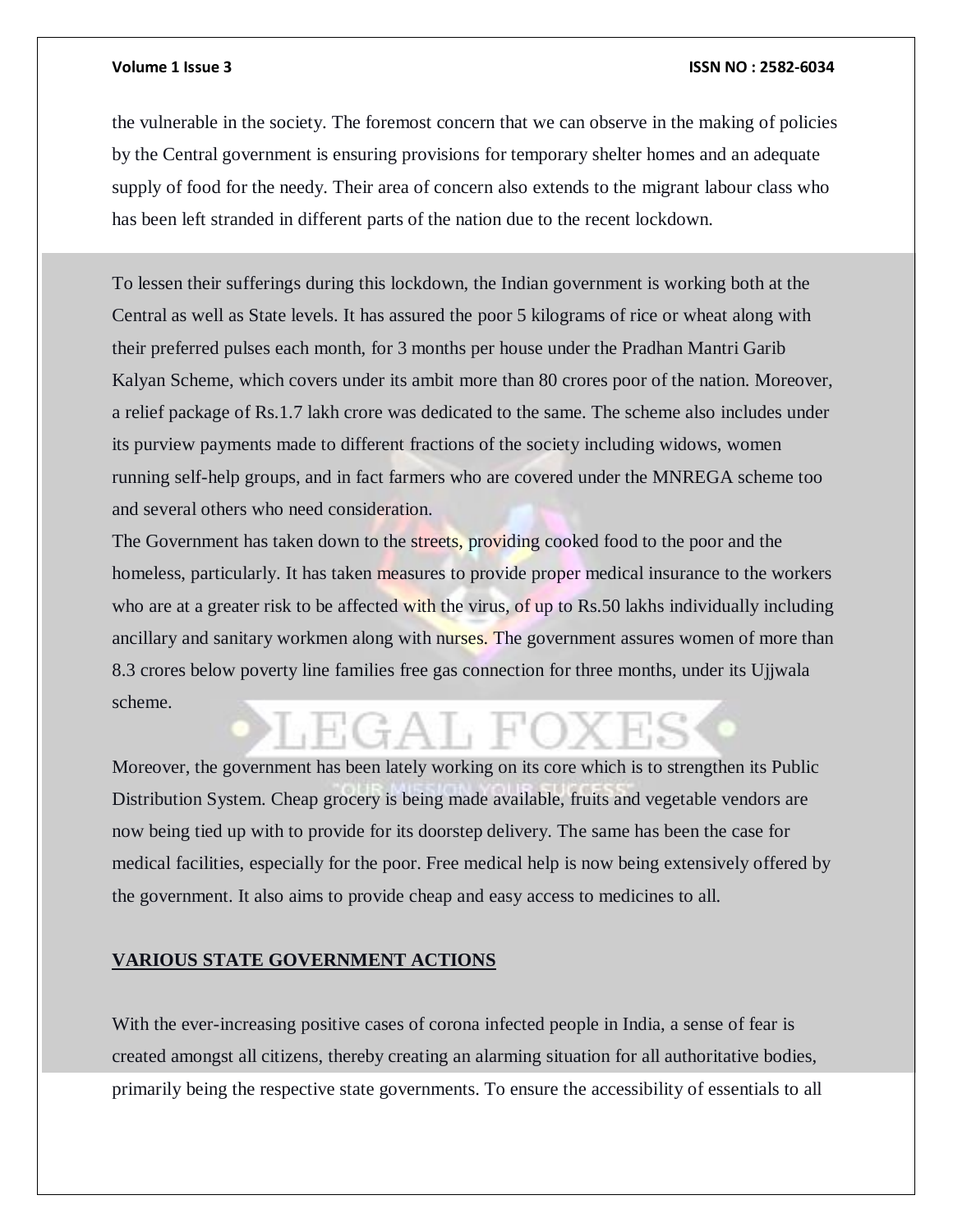and protecting the needy various efforts are being done at the state level, thereby complementing the union.

The Delhi government has taken a significant step for providing ration to the needy who don't own ration cards along with greater quantities of ration entitlements than normal. A pension of Rs.4000-5000 to beneficiaries shall also be paid for the purposes.

The Bihar government has also been talking about the implementation of Direct Cash Transfers for transferring finance to the ration cardholders and a month of free ration to them. Health workers will also be entitled to bonuses amounting to a month's pay.

The Kerala government has promised free cereals and subsidized cooked meals of the poor along with an allowance of delayed water and electricity bill payment.

The Uttar Pradesh government has also made provisions for a month of free grains allotted to the construction workers.

Maharashtra government has set up advisories consisting of members of the labour department to recommend businesses and shop owners to not lay off its employees during this period and such other parameters.

The Tamil Nadu government has also pledged the month of free ration for all ration card-holders. **OUR SUCCESS**  $010121$ 

The Karnataka government can be seen to be quite proactive in this case. It has not only assured free food and clean drinking water to those without shelter and who are in need of it, but also with terms spoken about waiving of loans of the poor in metropolitans and cities. Moreover, it has guaranteed advance wage payments to all rural employees.

The Andhra Pradesh government has ordered to all entities, whether owned by the government or by private entities, to pay wages and salaries to all their employees hired or employed in the nature of a contract or on outsourcing. This shall be the scenario at least till the lockdown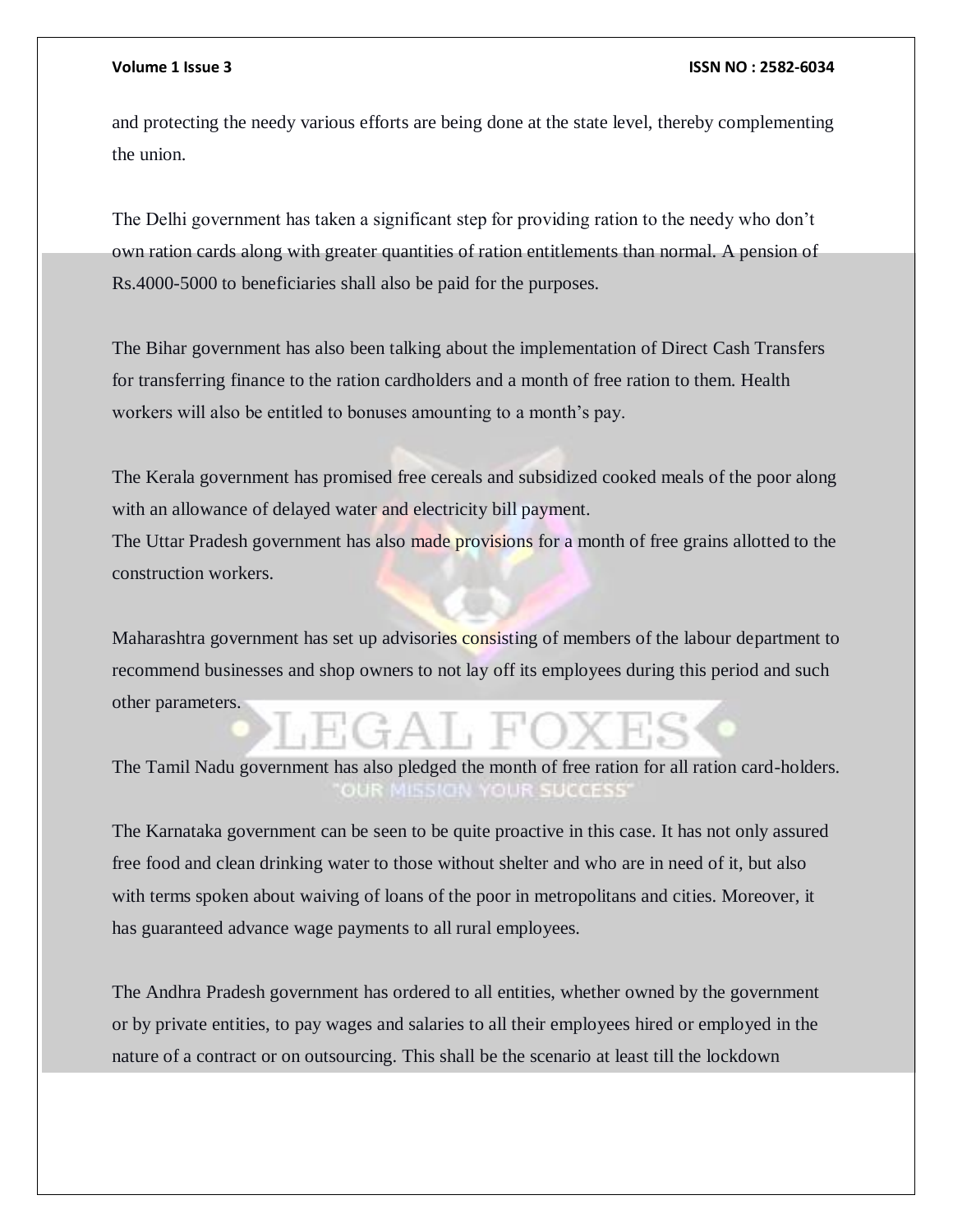reopens. The violation of the command would render one liable under the Epidemics Diseases Act, 1897.

States like Karnataka, Kerala, Tamil Nadu, and a few others have also promise Rs.1000 support to the economically weaker sections.

These states have proved to set an example in the entire world for coming out of the situation and that it is the residents and their welfare that must come first for all governments. Above mentioned were just a few examples of aid so provided by the respective state governments. Other states too have been working hard on the same level to combat this situation.

### **CRITICAL ANALYSIS**

The foremost implementation lack can be seen by the scope of the PDS (Public Distribution System). The PDS has low coverage amounting to only near about 50% and does not extend its ambit to the urban poor. As of now, just the Delhi government is offering rations to those who do not have ration cards. It can thus be suggested that the government takes respective steps to include in its preview the other needy who probably are not yet served by the PDS. It must also be noticed that where the prices for essentials are expected to rise, the small amount so dedicated to pulses might prove to be a threat to the nutritious needs of the poor. Most states here face major challenges. Some states have, however, started providing for prepared food kits now.

### "OUR MISSION YOUR SUCCESS"

Another area of concern is that the ration cards so provided under the PDS are not mobile and neither are they divisible. It thus does not allow the picking up of different quantities of commodities, in the permit, by other family members at different locations. This thereby defeats the entire object and purpose of the system in case seasonal immigrant workers. The government, in order to curb this situation, must take steps to implement its policy of One Nation- One Ration Card along with making provision of divisibility of portions.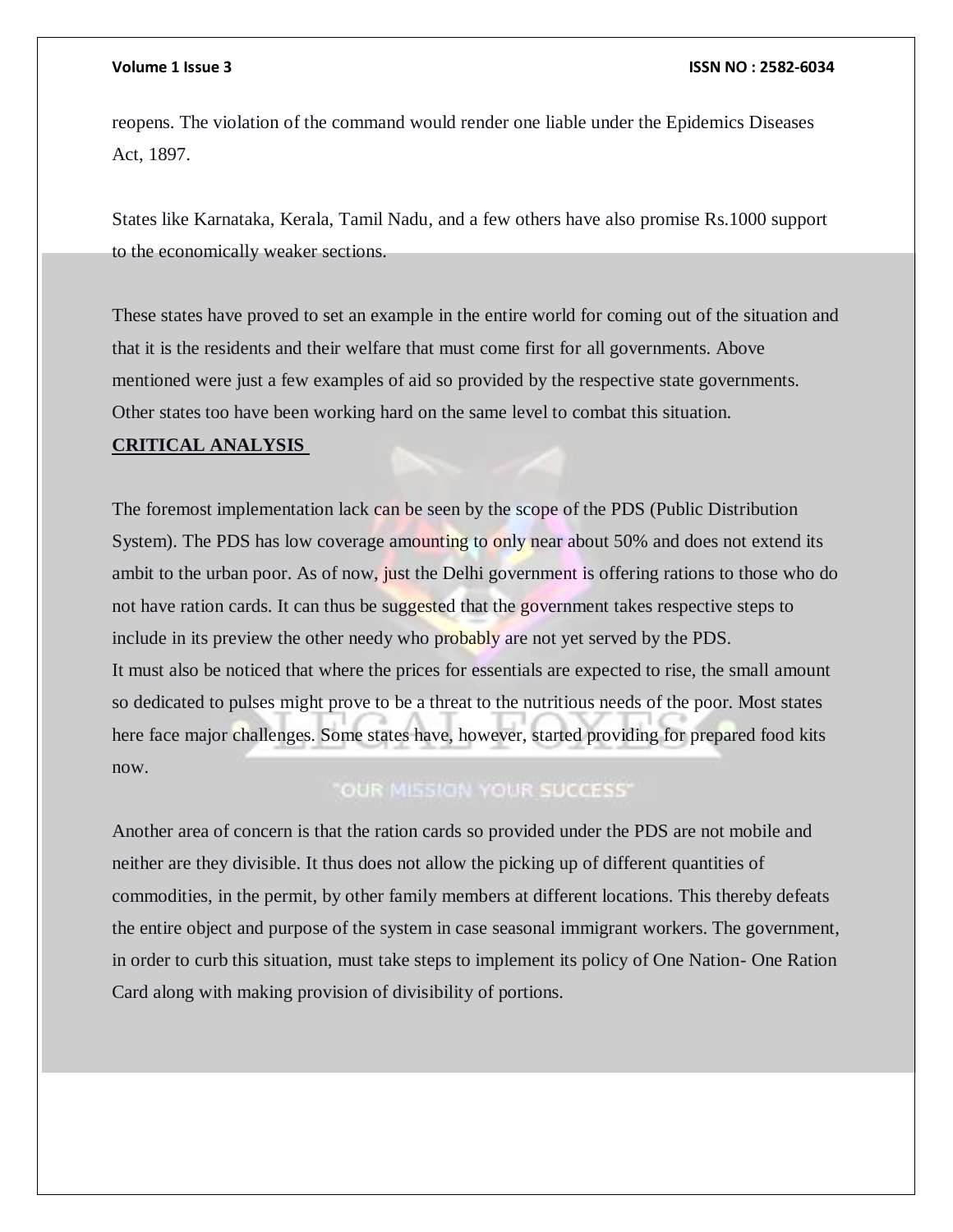Canteens and food stalls so set up by various state governments are bombarded with the public which is a greater risk to the health of the visitors there, as principles of social distancing are not followed at such places thereby increasing the chances of the outbreak.

India, as of now has been focusing on the quantity of food instead of quality. We as a nation lack adequate inventory and efficient transportation facilities. This could prove to be a threat to the effective implementation of the policies. Preservation and good quality food must thus be ensured by the PDS.

Another negative impact that could be seen shall be on the vulnerable itself. This is a result of basic economics, however, it is going to hit the small farmers and small businesses hard in the long run. This is because the extra grains that are injected in the economy shall result in falling in prices of grain thereby affecting the small farmers and small businesses eventually.

The haphazard restrictions on travel, lack of supply of emergency goods and red-tapism in terms of excessive paper-work, shortage of testing kits with delayed productions in the nation, low rates of testing and lack of transparency in the process and denial of community transmission may prove to be a threat to the implementation of policies, thereby.

### **CONCLUSION**

# EGAL FO

Every 2 out of 10 people in the world are Indians, lockdown in the world's  $2<sup>nd</sup>$  largest populated nation, therefore brings along a lot of challenges economically, socially, culturally, and most importantly in terms of infrastructure. Moreover, 2 out of every 10 Indian is poor orbelongs to the economically vulnerable sect, particularly the unorganized labour, lockdown on whom shall have adverse effects, affecting their basic needs of food and shelter thereby resulting in economic ruin.

Yet India has taken substantial steps to provide a huge safety net to the poor. Undoubtedly, we are going to meet several implementation challenges. None the less the efforts made by the Government cannot be denied.